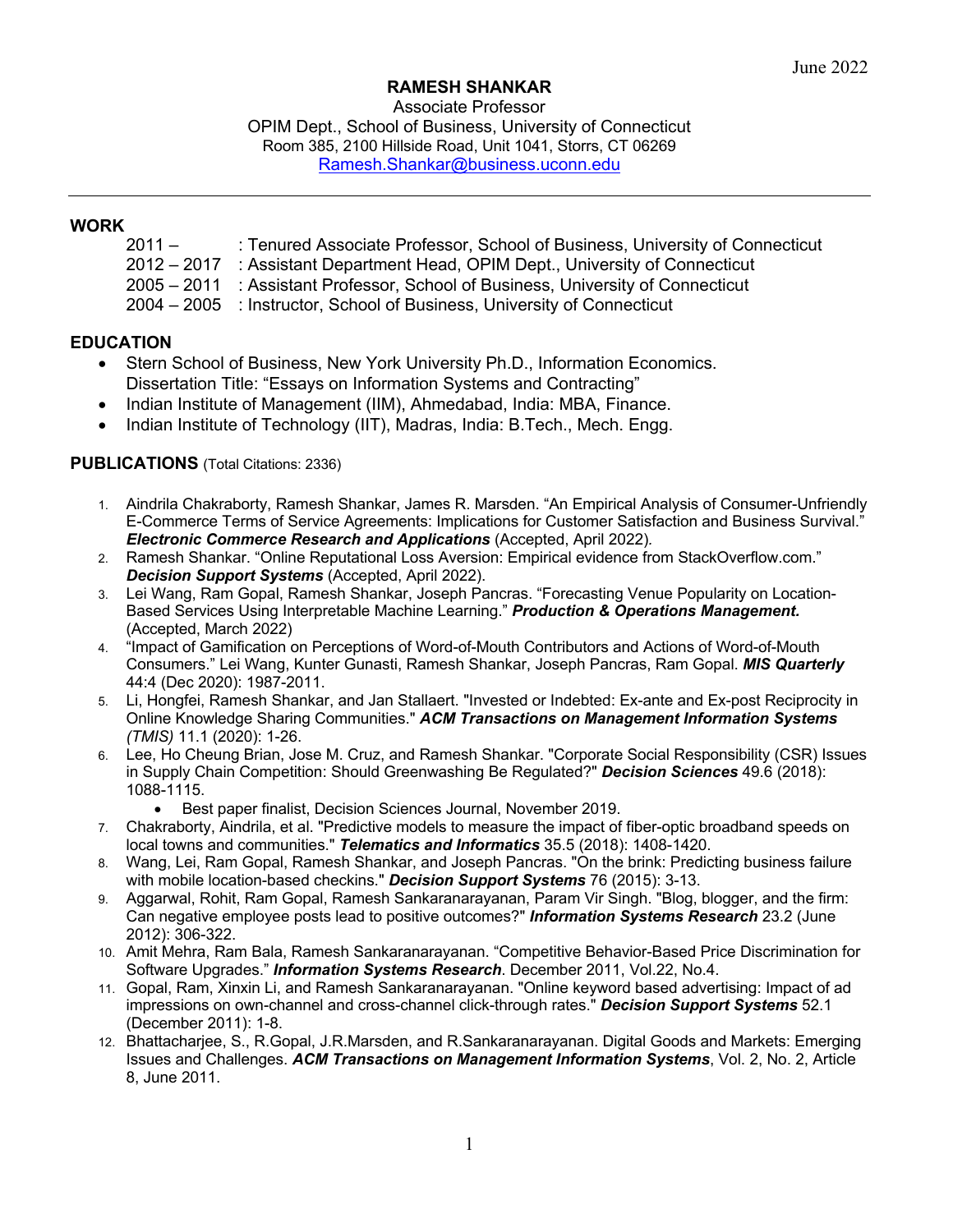- 13. Mantena, R., R.Sankaranarayanan, and S.Viswanathan. Platform-Based Information Goods: The Economics of Exclusivity. *Decision Support Systems,* Volume 50, Issue 1, December 2010, Pages 79-92.
	- Awarded Net Institute Summer Grant (\$5000)
- 14. Ramesh Sankaranarayanan, Arun Sundararajan. "Electronic Markets, Search Costs and Organizational Scope." *Information Systems Research.* March 2010, Vol.21, No.1.
	- Winner of !Best Paper Award", School of Business, University of Connecticut
- 15. Sudip Bhattacharjee, Ram Gopal, James R.Marsden, Ramesh Sankaranarayanan, Rahul Telang. "To theme or not to theme: Can theme strength be the music industry's 'Killer App'?", *Decision Support Systems*. December 2009, Vol.48, No.1, Pages 141-149.
- 16. Sudip Bhattacharjee, Ram Gopal, James R.Marsden, Ramesh Sankaranarayanan, "Re-tuning the Music Industry to Attain Business Resonance." *Communications of the ACM*, June 2009, Vol. 52 No. 6, Pages 136-140.
- 17. Ramesh Sankaranarayanan. "Innovation and the durable goods monopolist: the optimality of frequent newversion releases." *Marketing Science*, November-December 2007, 26(6), 774 – 791.
- 18. Gediminas Adomavicius, Ramesh Sankaranarayanan, Shahana Sen, Alexander Tuzhilin. "Incorporating Contextual Information in Recommender Systems using a Multidimensional Approach." *ACM Transactions on Information Systems,* January 2005, 23(1) 103-145

#### **RESEARCH IN PROGRESS/UNDER REVIEW**

- 1. "Tethered Durable Goods: A Game Theoretic Analysis." Under review.
- 2. "Impact of durable goods upgrades on the environment: A game theoretic analysis." With K.Sudhir and Yuan Jin. Under review.
- 3. "Terms of Service in E-Commerce Websites." With James R. Marsden and Aindrila Chakraborty. Under review.
- 4. "Community feedback and user contribution to online knowledge communities." With Kunter Gunasti, Hongfei Li, and Lei Wang. Work in progress.
- 5. "Durable goods repair." Work in progress.
- 6. "Impact of Online Tips vs. Online Reviews on Users' Intention to Consume Retail Services." With Aindrila Chakraborty. Work in progress.

#### **RESEARCH ACCEPTED/PRESENTED AT CONFERENCES**

- 1. "Consumer Guilt and Sustainable Choice: Environmental Impact of Durable Goods Innovation," K. Sudhir, Ramesh Shankar, Yuan Jin. *ISMS Marketing Science Conference*, Chicago Booth, June 2022.
- 2. "How does Enabling Product Returns Affect the Sales of Paid Information Services?" Huiyan Chen, Hongfei Li, Jing Peng, Ramesh Shankar. WISE 2021, Austin, TX
- 3. "Product Returns and impact on Sales of Paid Information Services." Huiyan Chen, Hongfei Li, Jing Peng, Ramesh Shankar. CIST 2021. Newport Beach, CA.
- 4. The role of refund policies on information goods sales. SCECR 2021.
- 5. "Corporate Social Responsibility (CSR) Issues in Supply Chain Competition: Should Greenwashing Be Regulated?" with Ho Cheung Brian Lee and Jose M. Cruz. *Decision Sciences Conference,* New Orleans, November 2019.
- 6. "Reciprocity in Online Knowledge Sharing Communities". With Hongfei Li and Jan Stallaert. *Statistical Challenges in E-Commerce Research (SCECR)*, Rotterdam, June 2018.
- 7. "Reputational Loss Aversion: Evidence from StackOverflow.com". *ISB Conference on Digital Economy (CODE)*, Rajasthan, India, December 2017.
- 8. "The Impact of Gamification on Word-of-Mouth Effectiveness: Evidence from Foursquare". With Lei Wang, Ram Gopal, and Joseph Pancras. *Hawaii International Conference on System Sciences, HICSS-50*: January 4-7, 2017.
- 9. "Reputational Loss Aversion: Evidence from StackOverflow.com". *Statistical Challenges in E-Commerce Research (SCECR)*, Greece, June 2016.
- 10. "Predictive Models to Measure the Impact of Fiber-Optic Broadband Expansion on Local Towns and Municipalities." With Aindrila Chakraborty, Sudip Bhattacharjee, and James Marsden. *Winter Conference on Business Intelligence*, Utah, March 2016.
- 11. "Game of Drones: Impact of Gamification on Word-of-Mouth Effectiveness for Retailers", with Lei Wang, Ram Gopal, and Joseph Pancras, *Workshop on Information Systems and Economics (WISE 2014)*, Auckland, New Zealand, December 2014.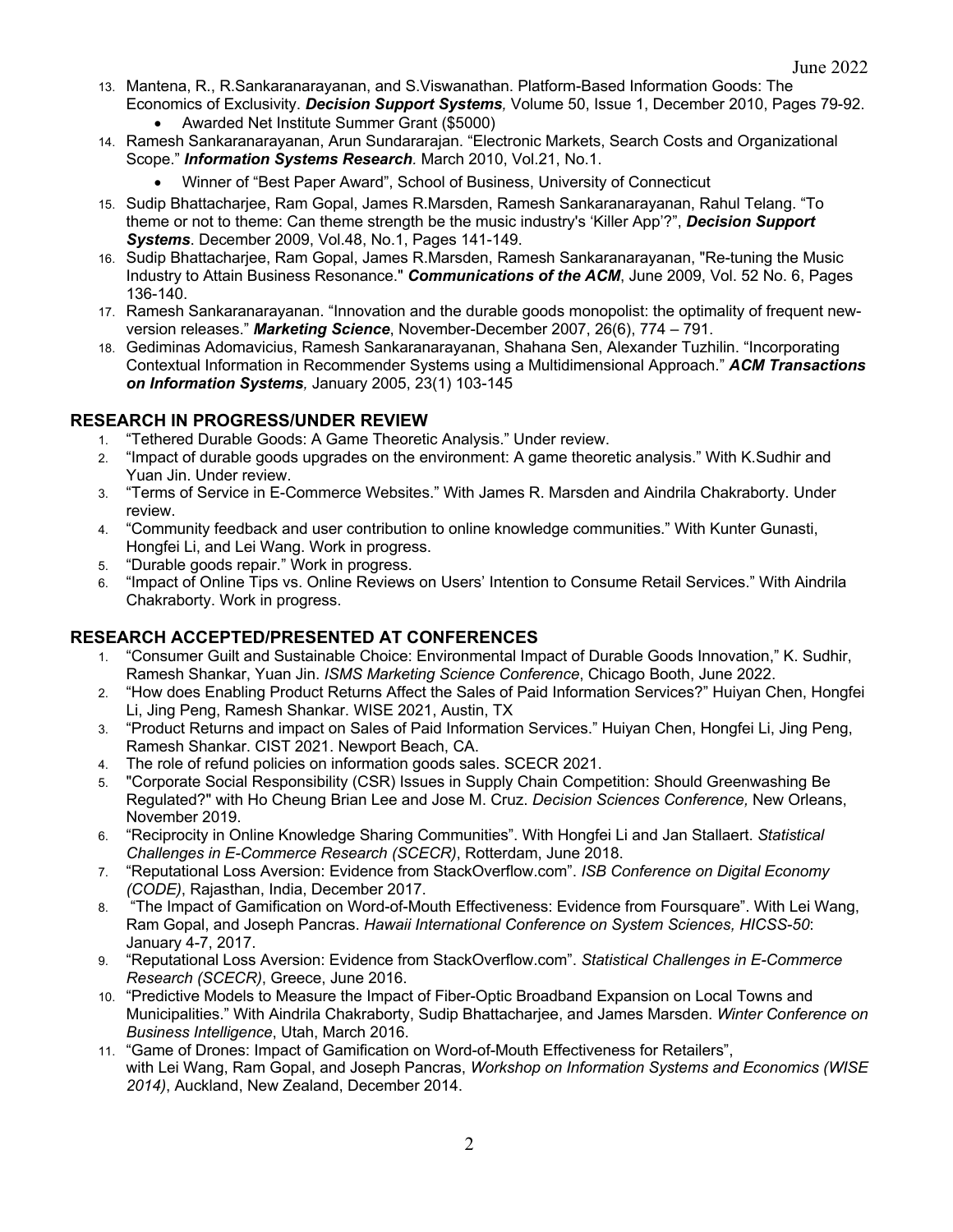- 12. "Factors Driving Customer Engagement in Location-Based Social Media", with Lei Wang, Ram Gopal, and Joseph Pancras, *INFORMS,* San Francisco, November 2014.
- 13. "Predicting restaurant failure through Foursquare customer check-ins", with Lei Wang, Ram Gopal, and Joseph Pancras, *International Symposium on Information Systems*, Rajasthan, India, January 2014.
- 14. "Checking in to check it out: An Empirical Analysis of Customers<sup>1</sup> Engagement on Location Based Social Media", with Lei Wang, Ram Gopal, and Joseph Pancras, *WITS 2013,* Milan, Italy, December 2013.
- 15. "Impact of Uninformative and False Corporate Social Responsibility (CSR) Claims: A game-theoretic analysis", with Brian Lee and Jose Cruz, *INFORMS Annual Meeting,* Minneapolis, October, 2013.
- 16. "Checking in to Check it out: An Empirical Analysis of Customers' Engagement on Location Based Social Media", with Lei Wang, Ram Gopal, and Joseph Pancras, *INFORMS Annual Meeting,* Minneapolis, October, 2013.
- 17. "Location-Based Services and Their Impact on Local Businesses: Evidence from Foursquare", with Lei Wang, Ram Gopal, and Joseph Pancras, *INFORMS Annual Meeting,* Phoenix, November 2012.
- 18. "Location-Based Services and Their Impact on Local Businesses: Evidence from Foursquare", with Lei Wang, Ram Gopal, and Joseph Pancras, *Statistical Challenges in eCommerce Research (SCECR)*, Montreal, June 2012.
- 19. "Digital Goods and Markets: Emerging Issues and Challenges," with Sudip Bhattacharjee, Ram Gopal, James Marsden, *INFORMS 2010*, Austin, TX. November, 2010.
- 20. "Search and Content Channel Interaction in Online Keyword-Based Advertising," with Ram Gopal and Xinxin Li. *International Symposium on Information Systems*, Hyderabad, India. December 2010.
- 21. !Search and Content Channel Interaction in Online Keyword-Based Advertising," with Ram Gopal and Xinxin Li. *Workshop on Information Systems and Economics (WISE)*, Phoenix, AZ. December 2009.
- 22. !Blog, Blogger and the Firm: Impact of Negative Posts in Attracting Readership," with Ram Gopal and Rohit Aggarwal. *INFORMS Annual Meeting*, ISR Invited Symposium, 2009.
- 23. !Upgrades with Price Competition." With Amit Mehra and Ram Bala (ISB). *Workshop on Information Systems and Economics (WISE)*, Montreal, Canada. December 2007.
- 24. !Upgrades with Price Competition." With Amit Mehra and Ram Bala (ISB). *International Symposium on Information Systems*, Hyderabad, India. December 2007.
- 25. "Negative blogs, positive outcomes," with Ram Gopal and Rohit Aggarwal. *Statistical Challenges in Ecommerce Research*, May 2007.
- 26. "Exclusive Licensing in Complementary Network Industries," with Ravi Mantena and Siva Viswanathan. *NET Institute Summer Conference*, April 2007.
- 27. "Does Enabling Digital Goods Sampling pay? Evidence from the Book Industry." With Anindya Ghose. *International Symposium for Information Systems* (Dec. 2006), Indian School of Business, Hyderabad, India.
- 28. "Exclusive Licensing in Complementary Network Industries," with Ravi Mantena and Siva Viswanathan. *Workshop on Information Systems and Economics (WISE)*, UC Irvine, December 2005.
- 29. !Excessive Software Upgrades: Reasons and Remedies." *INFORMS Conference on Information Systems and Technologies (CIST)* 2005, San Francisco.
- 30. !Electronic Markets, Search Costs and Organizational Scope." With Arun Sundararajan. Presented at the international conference: *North American Summer Meeting of the Econometric Society*, Brown University, June 2004.
- 31. !Context-Aware Recommender Systems." With Gediminas Adomavicius, Shahana Sen, Alexander Tuzhilin. Presented in the international conference: *Workshop on Information Technologies and Systems (WITS)* 2004.
- 32. "Intelligent Information Triage." With Sofus A. Macskassy, Haym Hirsh, Foster Provost, Vasant Dhar. 24th Annual International *ACM SIGIR Conference on Research and Development in Information Retrieval (SIGIR 2001)*, New Orleans. (23% acceptance rate).
	- Citations: 18

# **EDITORIAL SERVICE**

 $\triangleright$  Associate Editor, MIS Quarterly, July 2013 – Dec 2017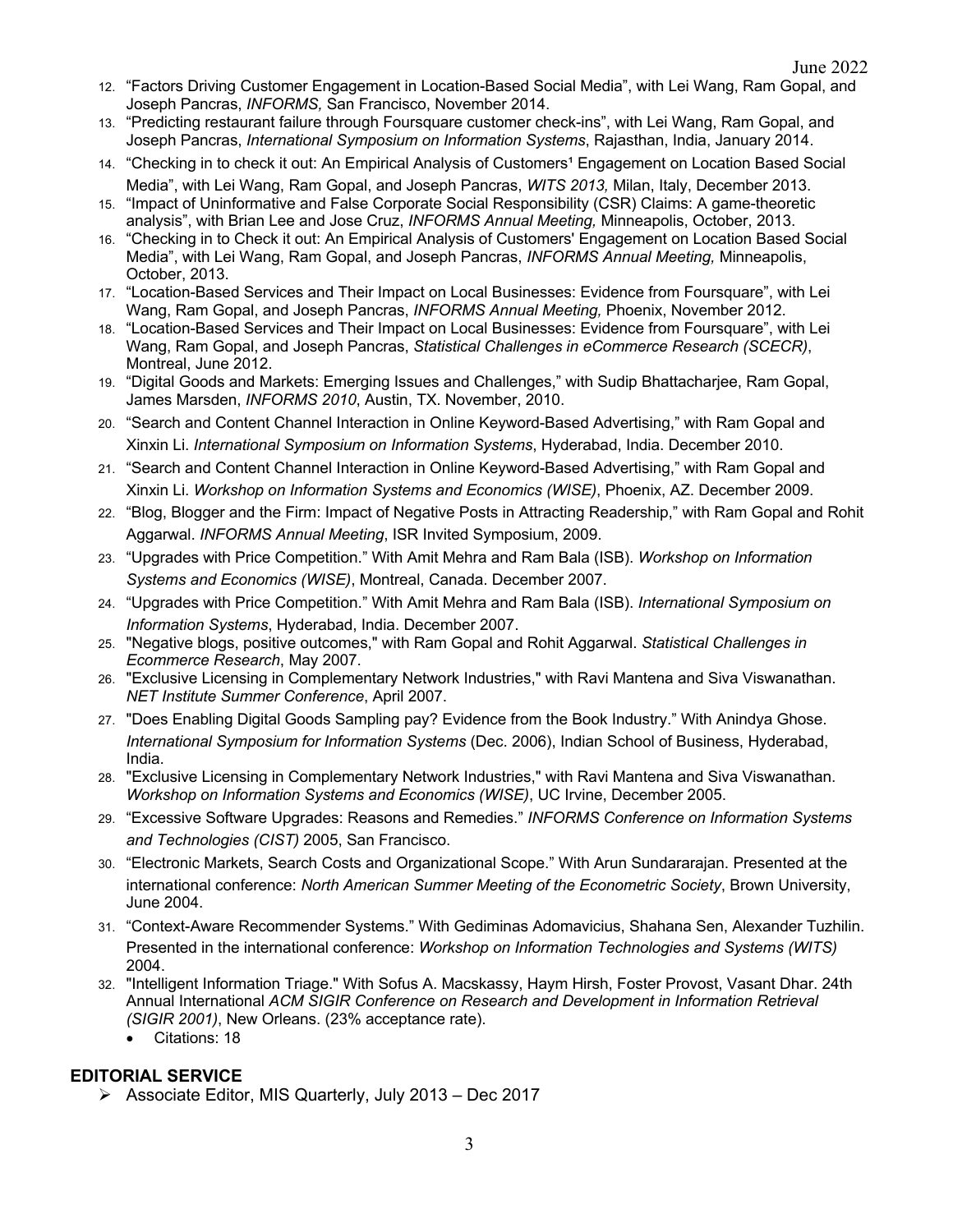- Ø Associate Editor for ICIS 2009, 2010, 2011, 2012, 2013, 2014, 2015:
	- o Economics and Information Systems Track
- $\triangleright$  Refereed 200+ articles for top IS Journals and Conferences, including ISR (25 papers), Management Science (20), MIS Quarterly (45), INFORMS JoC (1), Marketing Science (3), JIMS (2), POMS Journal (2), DSS (15), ACM TOIT (1), JOCEC (1), IS Frontiers (1), Journal of Business Research (1), ECRJ (1), EJIS (1), ICIS (10), INFORMS-CIST (8), WITS (4), ICEC (6), ICISTM (3).
- Ø Program Committee Member for INFORMS-CIST 2008, 2009, 2010, 2011, 2012, 2013, 2014, 2015, 2016, 2017; ICEC 2009, WITS 2008, ICIS 2011, ICEC 2011

#### **RESEARCH GRANTS**

- 1. Summer research grant, University of Connecticut, Summer 2021
- 2. Summer research grant, CITI, University of Connecticut: "Durable goods innovation: Vendors' incentives to depreciate previous versions when releasing newer versions", Summer 2020
- 3. Summer research grant, CITI, University of Connecticut: " Empirical estimation of the competitive dynamics of competing platforms", Summer 2019
- 4. Summer research grant, CITI, University of Connecticut: " An analysis of the optimality of durable goods upgrades", Summer 2018
- 5. Summer research grant, CITI, University of Connecticut: " Expectation states theory evidence from online knowledge repositories", Summer 2017
- 6. Summer research grant, CITI, University of Connecticut: "Estimating the impact of smartphone-enabled ride sharing services on demand, supply, and customer satisfaction", Summer 2016
- 7. Summer research grant, CITI, University of Connecticut: "The Impact of Corporate Sponsorship of Open Source Software: An Empirical Analysis", Summer 2015
- 8. Summer research grant, CITI, University of Connecticut: "What motivates user contribution to electronic knowledge repositories?", Summer 2014

#### **INVITED RESEARCH PRESENTATIONS**

- 1. Indian School of Business (May 2021)
- 2. Baruch College, Zicklin School of Business (Sep 2018)
- 3. Rensselaer Polytechnic, Lally School of Management (Feb 2018)
- 4. IIT Madras, Chennai, Department of Management Studies (Jan 2018)
- 5. Great Lakes Institute of Management, Chennai (Jan 2018)
- 6. University of Texas, Dallas, Naveen Jindal School of Management (Sep 2017)
- 7. University of Maryland, Robert H. Smith School of Business (March 2017)
- 8. University of Notre Dame, Mendoza College of Business (Nov 2016)
- 9. University of Connecticut, School of Business, Schoolwide Faculty Seminar (Sept. 2016)
- 10. University of South Florida, Muma College of Business (August 2016)
- 11. Iowa State University, College of Business (April 2016)
- 12. University of Arizona, Eller School of Management (March 2016)
- 13. IIM Bangalore, India (July 2015)
- 14. University of Maryland, Robert H. Smith School of Business (January 2009)
- 15. Carnegie Mellon University, Heinz School of Public Policy (March 2009)
- 16. University of Michigan (October 2005)
- 17. City University of New York (Baruch College) (March 2004)
- 18. National University of Singapore (March 2004)
- 19. Singapore Management University (March 2004)
- 20. University of Connecticut (February 2004)
- 21. Tulane University (January 2004)
- 22. Carnegie Mellon University (October 2003)

#### **BOOK**

Ø Big Data Analytics on Google Cloud: A Hands-on Introduction, published on Amazon Kindle (April  $29<sup>th</sup>$ , 2020).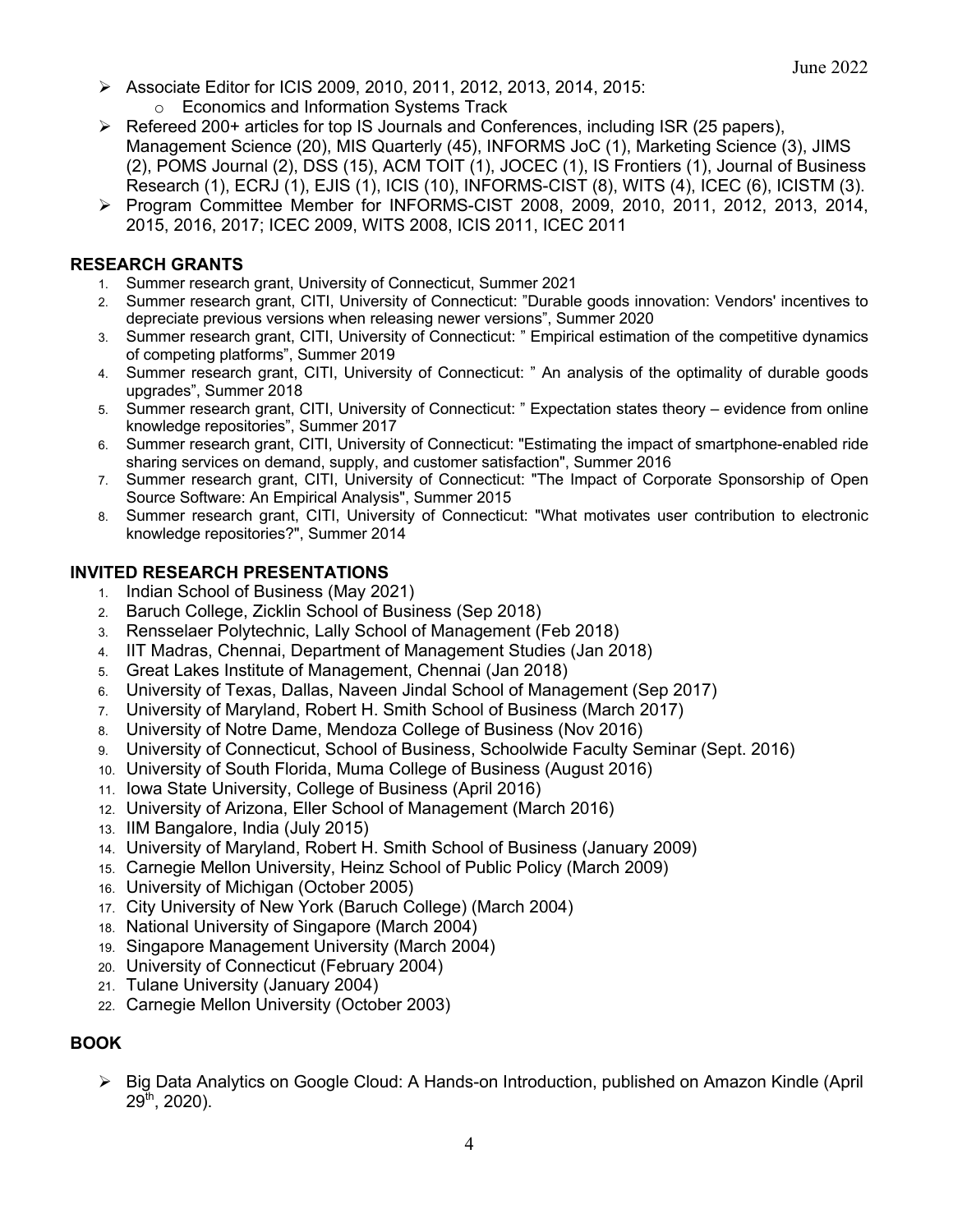The goal of this book is to teach non-technical users (such as business analysts) to upload very large datasets to the cloud (1 GB and beyond), and to analyze these datasets using Big Data tools. Topics covered include Google Storage, BigQuery, Dataproc-Hadoop, and PySpark.

### **PROFESSIONAL DEVELOPMENT**

- Cloud Computing: *Big Data on AWS (Amazon Headquarters)*
- Data visualization: *Tableau Desktop Fundamentals* and *Intermediate* course
- Harvard Business School: *The Art and Craft of Discussion Leadership – part 2*
- Big Data Analytics: *Real-time Analytics with Apache Spark*
- Big Data Analytics: *Building Recommender Systems with Hadoop*
- Big Data Analytics: *Using Pig, Hive, and Impala with Hadoop*
- Harvard Law School: *Negotiation and Leadership*
- Harvard Business School: *The Art and Craft of Discussion Leadership – part 1*

### **PROFESSIONAL AWARDS**

- Ackerman Scholarship, School of Business, University of Connecticut, 2012-2014.
- Ackerman Scholarship, School of Business, University of Connecticut, 2010-2012.
- Best Paper Award, School of Business, University of Connecticut, May 2010, for "Electronic

Markets, Search Costs, and Firm Boundaries" (Published in ISR, March 2010, Vol.21, No.1)

- Teaching Innovation Honorable Mention, School of Business, University of Connecticut, May 2010.
- Nadler Fellowship, Stern School of Business, NYU, 2003-2004.
- Ph.D. Fellowship, Information Systems Department, Stern School of Business, NYU, 1999-2003.

# **INDUSTY INITIATIVES**

*MS-Business Analytics and Project Management (MS-BAPM)* (From Fall 2012 to present)

 $\triangleright$  I have served on industry outreach and student admissions committees, and worked with the MS-BAPM Advisory Committee consisting of senior leaders from United Technologies, IBM, Aetna, The Hartford, and other major corporations. I have helped students connect to industry executives, recruiters, and data analytics professionals.

*Edgelab* – UConn-GE partnership based in Stamford, CT, where students and faculty worked alongside GE managers on GE operational data (From Summer 2008 to Spring 2011)

- $\triangleright$  I guided student teams on numerous real-world GE projects involving big data analytics, including transportation and logistics datasets (Summer 2008) and raw material inventory datasets (Summer 2010). I designed and implemented heuristics, algorithms and metrics to enable improved managerial decision making and operational performance.
- $\triangleright$  As faculty advisor for teams of PhD, MBA, and undergraduate students, I was actively involved in student interviews, team selection, project definition meetings, day-to-day project team guidance, and periodic evaluations (toll-gates) alongside GE managers.

*Morgan Stanley* (Summer 2000, Winter 2001)

 $\triangleright$  I used Perl and Sybase to develop a data mining based customer visualization application for Morgan Stanley's institutional securities division, which helped salespeople better identify customer profitability.

# **TEACHING**

# **University of Connecticut, School of Business**

- 1. Data Science with Python, developed and teach in the MSBAPM program.
- 2. MSBAPM Big Data Analytics using Hadoop. Included new material on Apache Spark and Scala for in-memory big-data analytics.
- 3. MS in Business Analytics and Project Management (MS-BAPM): I designed and currently teach a course "Big Data Analytics with Hadoop". This covers data management and data mining with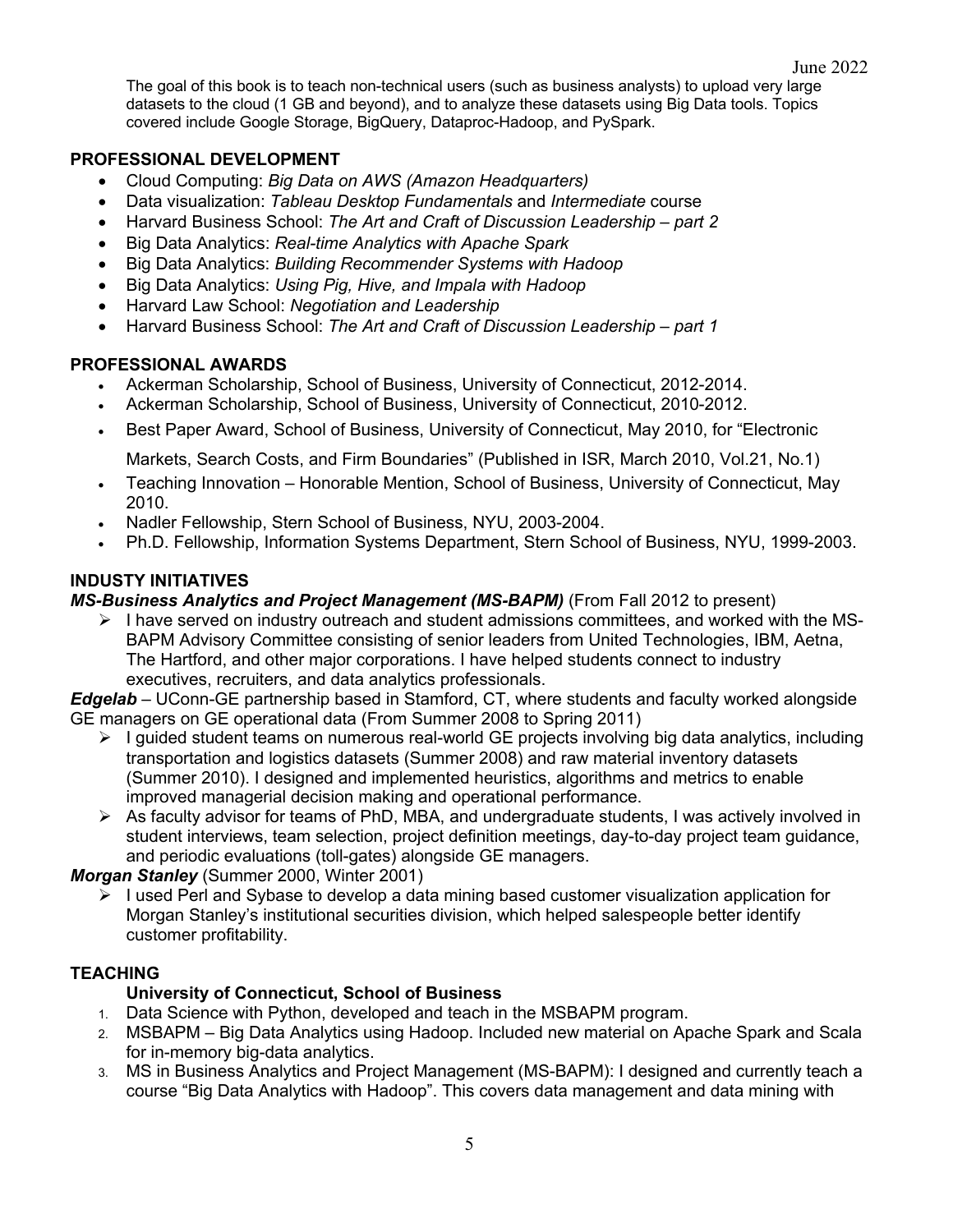Apache Hadoop ecosystem software including Apache Pig and Hive for data extraction, transformation and loading, and Apache Mahout for data mining, with special focus on clustering, classification, and collaborative filtering.

- 4. Executive MBA Management Information Systems Core course developed and taught new MIS curriculum.
- 5. OPIM 4895, Web Design (Senior Undergraduate MIS)
- 6. OPIM 3103, Undergraduate Introduction to MIS
- 7. OPIM 3221, Business Database Systems.
- 8. OPIM 2001, MIS in Business: A Hands-On Introduction, for Freshmen/Sophomores Universitywide.

### **NYU, Leonard N. Stern School of Business**

- *1.* MS in Business Analytics (MSBA): *Big Data* (Summer 2018, 2019, 2020, 2021)
- 2. Undergraduate course: *B20.3386 Technical Foundations of Information Systems* (Spring, 2004)
- 3. Undergraduate course: *C20.0046 Database Management Systems.* (Spring 2003)
- **UC Irvine, Paul Merage School of Business** Big data analytics, MSBA program, Winter 2020 **Indian School of Business, Hyderabad** Certificate in Analytics: *Big Data Analytics* (Fall 2015)

# **SERVICE TO THE UNIVERSITY**

*Assistant Department Head*

In this role, I oversaw our undergraduate MIS program at the Storrs campus. My responsibilities included curriculum development, mentoring graduate students' teaching, MIS major promotional activities among student groups, student scholarships, and industry outreach. Since I took over as ADH in August 2012, MIS enrollments increased 180%.

#### *University committees:*

- Ø University Interdisciplinary Courses Committee (UICC)
- Ø Bachelor of Professional Studies (BPS) Web Oversight Committee

*Departmental and School-wide Committees*

- Ø Undergraduate Strategic Task Force, Ph.D. recruitment committee,
- $\triangleright$  Undergraduate Re-design Committee; Undergraduate Assessment Committee
- $\triangleright$  Undergraduate Re-design Committee, Executive MBA Steering Committee
- $\triangleright$  MS-Business Analytics & Proj. Mgmt Admissions Committee
- $\triangleright$  Ph.D. Qualifying Paper Committee
- Ø Department representative on the School-wide Undergraduate Programs Committee, responsible for formulating and approving programmatic changes to the undergraduate Business curriculum. Worked closely with OPIM department and other departments to craft several changes to the MIS Major and Engineering Management minor.
- $\triangleright$  Ph.D. Recruiting Committee
- $\triangleright$  Technology Development and Utilization Committee Schoolwide. To evaluate the laptop program for undergraduate business-school students.

*Undergraduate MIS related activities*

- Ø Designed and managed the popular **Executive Lecture Series**, as part of which we invite senior IT executives, CIOs, VPs and Directors of IT from prominent corporations to share their career experiences with our undergraduates. Mentored other faculty who are currently managing various aspects of this initiative.
	- o Spring 2019: **Bret Greenstein,** Vice President and Worldwide Head of AI for Cognizant.
	- Spring 2018: **Ernest Huber**, VP of IT, Colt Manufacturing Company.
	- o Spring 2016: **Julianne Inozemcev**, Partner, Risk Assurance Services, PwC.
	- o Spring 2015: **Carol Juel**, CIO and EVP, Synchrony Financial.
	- o Spring 2014: **Darwyn S. Azzinaro**, Director, BlumShapiro; and **Dominic Barone**, Sr Manager, BlumShapiro.
	- o Spring 2013: **Mark Boxer**, CIO of Cigna.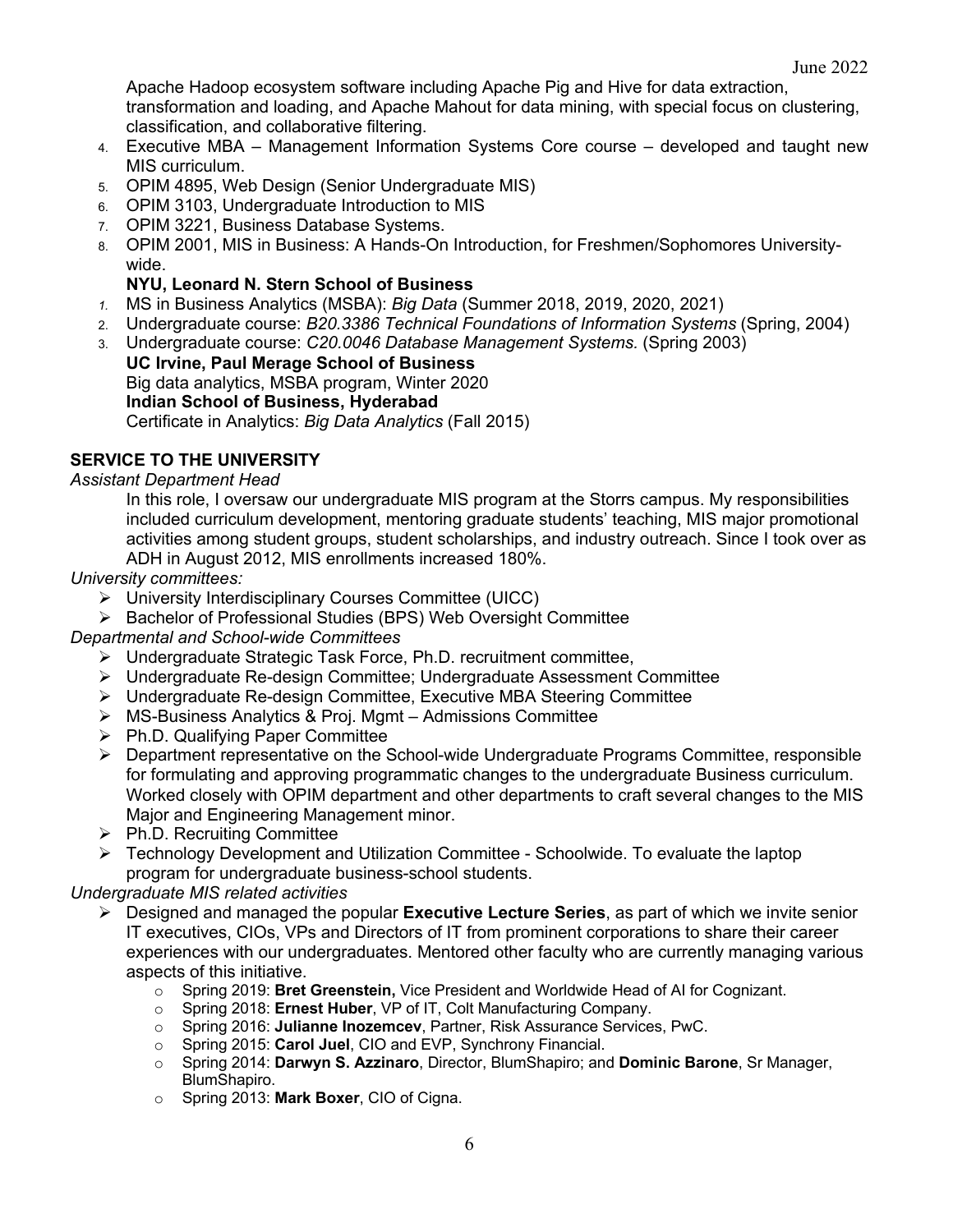- o Fall 2012: **Jeanette Horan**, CIO of IBM.
- Spring 2010: I organized a day-long visit by **Brian O'Connell**, CIO of The Hartford Insurance Group, and his senior IT Leadership Team, on March 23rd, 2010, including meetings with the Dean; Luncheon with Associate Deans, Department Heads, and Directors of Career Services and Development; Mock Interviews for MIS Students; Career Success Talk; Small-Group Session with MIS Seniors; and Executive Lecture for students of OPIM 3103.
	- This event required 3 weeks of intense preparation and groundwork in co-ordination with Mark Gelinas, VP of Talent Acquisition, The Hartford.
- o Spring 2010: Organized Executive Lectures by **Omar Fathi**, CIO of UTC Fire & Safety; and **Frank Milano**, Partner, Enterprise Risk Services, Deloitte.
- o Since Fall 2007: Organized several Executive Lectures in previous semesters, by CIOs from UTC (**John Doucette**, **Nancy Davis**), Pratt & Whitney, Sikorsky, Travelers, BlumShapiro, CIGNA.
	- **In Fall 2007, I envisaged the Executive Lecture Series and designed an innovative format** for it so as to ensure effective student engagement.
	- The Executive Lecture Series now has become a regular feature of our Undergraduate program, with active participation by other faculty.
- Ø Advised over 20 Undergraduate MIS Majors since 2004
- $\triangleright$  Fall 2010: Promoted the MIS Certificate program among Business majors, which helped fill more than 180 seats across multiple MIS electives.
- $\triangleright$  Fall 2010: Helped organize the Society for Information Management (SIM) IT Careers Event, which was attended by over 300 undergraduate Business majors.
- $\triangleright$  MIS Undergraduate Coordinator, 2007 present.
	- $\circ$  MIS Certificate promotion (Fall 08 to present): Coordinated promotion through numerous class announcements, flyer postings, and emails to students
	- $\circ$  Organized MIS Socials and Career Fairs (Fall 2007 present): Prepared promotional material, ensured promotion through email, flyer postings, in-class announcements, invited several companies to participate, including: UTC, Accenture, Deloitte, BlumShapiro, CIGNA, Aetna, Travelers, The Hartford, GE; worked with MIS students to get their resumes to companies before the events; helped answer students' queries, helped promote awareness of MIS Major and MIS career opportunities.
- $\triangleright$  MIS Internships Coordinator, Fall 2008 present
	- $\circ$  Help students connect with companies for internships and fulltime positions; Handle student registration, permission numbers; helped students prepare resumes; helped students line up interviews with companies for internships; contacted companies on behalf of students, followed up on internships by site visits and discussions with employers. Organized employers' evaluations of students, and post-internship presentations by students.
- Ø New course OPIM 1195: MIS in Business A Hands-On Introduction.
	- o Designed, taught and promoted the course
	- $\circ$  Coordinated promotion through numerous class announcements, flyer postings, and emails to students
	- o A total of 105 students enrolled in Fall 08 and Spring 09
	- o Introduced innovative experiential team project: Google Adwords

Regularly represent the MIS Dept. in outreach events such as Teenage Business Conference, Business Career Fairs, Open Houses.

*Undergraduate Scholarships*

- $\geq 2012$ -2013: Worked with Cigna and helped bring in \$5000 in Undergraduate MIS Scholarship funding.
- $\geq$  2006-2007: Followed through with United Technologies and helped bring in \$5000 in Undergraduate MIS Scholarship funding.
- $\triangleright$  Serve on Scholarship Committee Departmental and School-wide. Help identify suitable candidates for scholarship awards.

*Ph.D. activities*